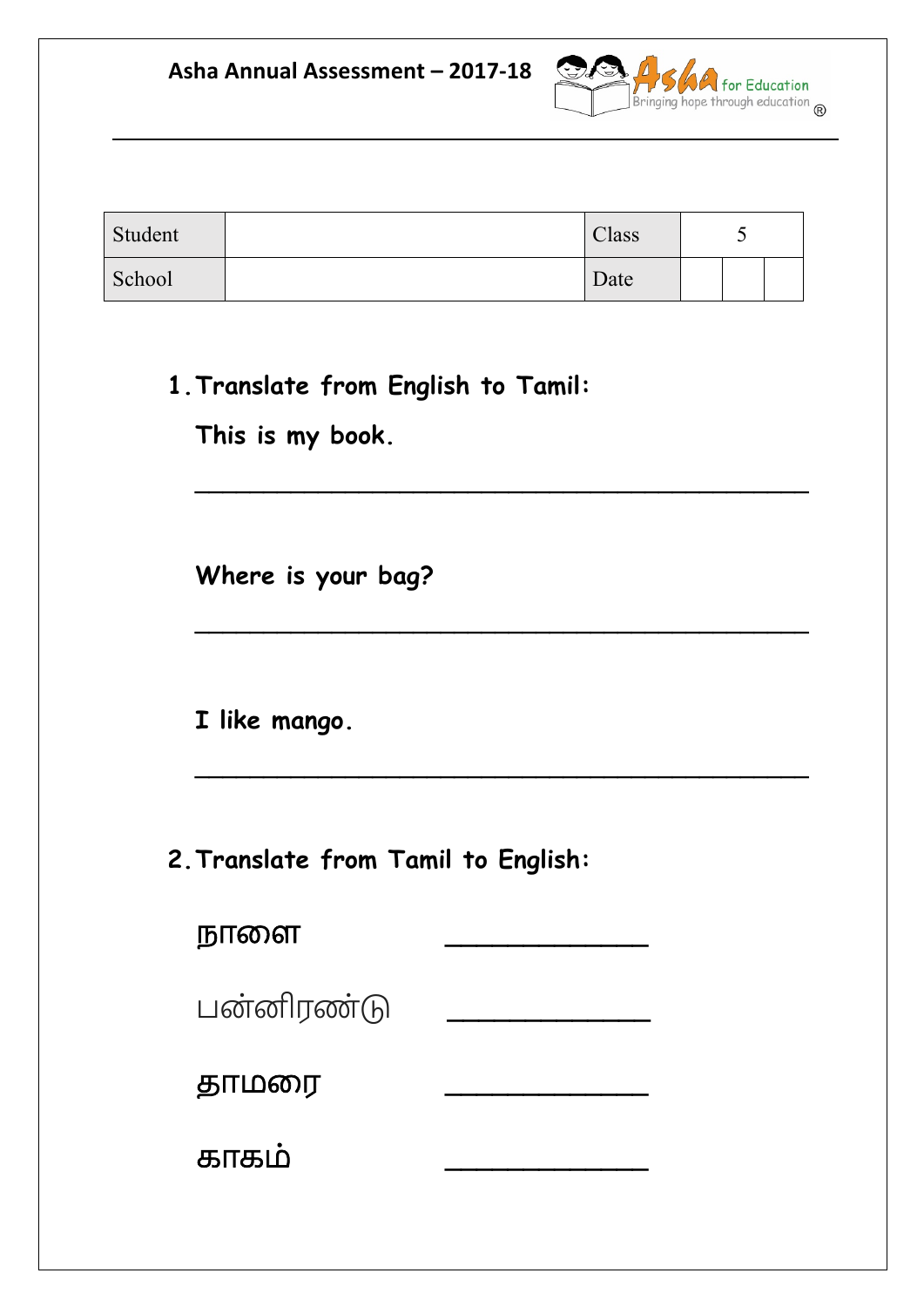

**3.Give the past tense form of the following verbs: Example: Jump - jumped**

| Swim |  |
|------|--|
| Cook |  |

**Wash \_\_\_\_\_\_\_\_\_\_\_\_\_**

**Fly \_\_\_\_\_\_\_\_\_\_\_\_\_**

**4.Use capital letters, question marks (?) and full stops (.) at the right places:**

 **\_\_\_\_\_\_\_\_\_\_\_\_\_\_\_\_\_\_\_\_\_\_\_\_\_\_\_\_\_\_\_\_\_\_\_\_\_\_**

 **\_\_\_\_\_\_\_\_\_\_\_\_\_\_\_\_\_\_\_\_\_\_\_\_\_\_\_\_\_\_\_\_\_\_\_\_\_\_**

**\_\_\_\_\_\_\_\_\_\_\_\_\_\_\_\_\_\_\_\_\_\_\_\_\_\_\_\_\_\_\_\_\_\_\_\_\_\_**

 **\_\_\_\_\_\_\_\_\_\_\_\_\_\_\_\_\_\_\_\_\_\_\_\_\_\_\_\_\_\_\_\_\_\_\_\_\_\_\_**

**where is delhi**

**i like reading stories**

 **how old are you**

**my sister and i always play together**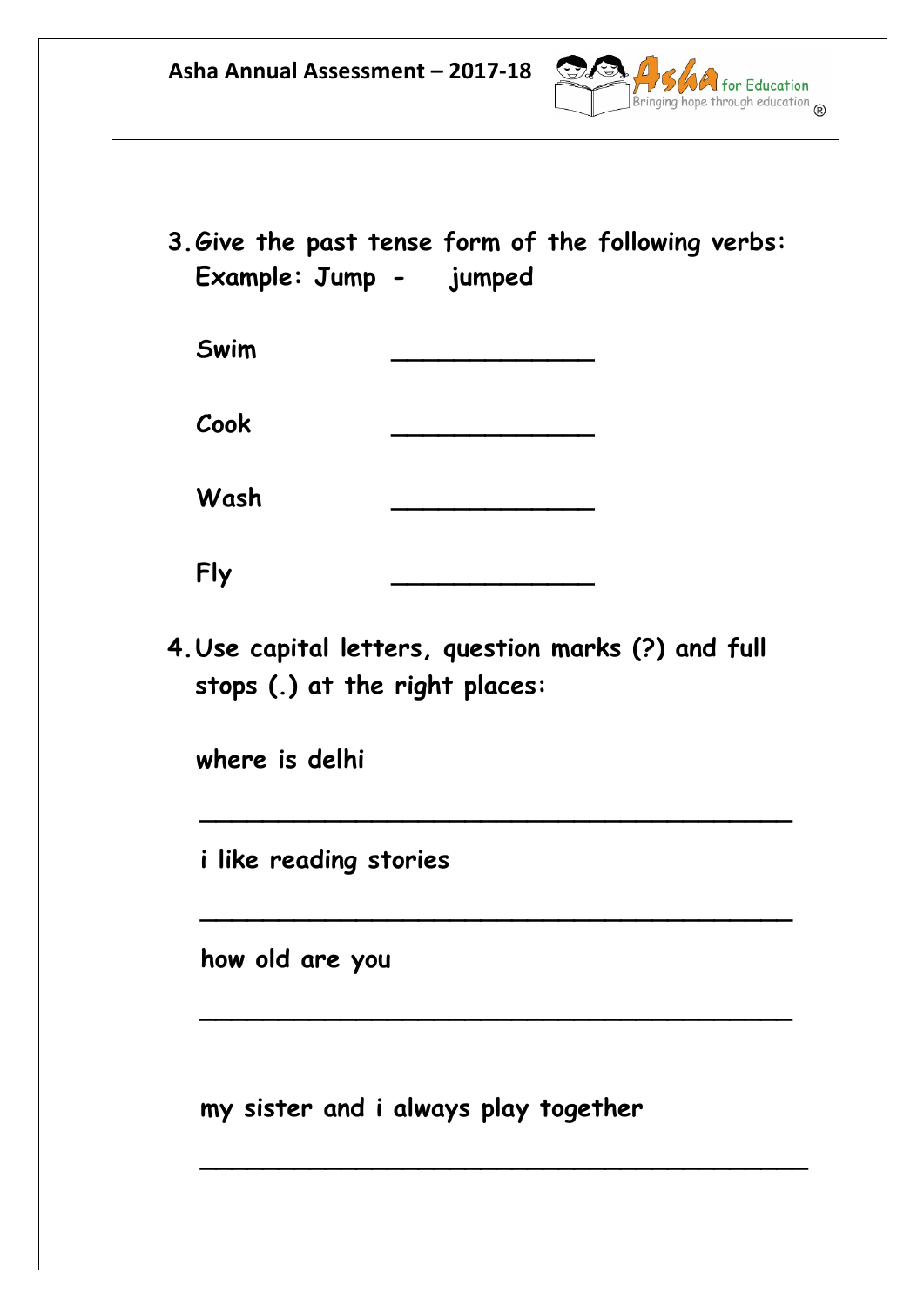

**5.Fill in the blanks with suitable words from the brackets:**

**Ammu is \_\_\_(a, an) cute girl. She has a pet dog called Kannu. Ammu and Kannu \_\_\_\_\_\_\_ (go, went) to the park everyday. They run and play \_\_\_\_ (in, at) the green grass. They played \_\_\_\_\_\_\_\_\_\_\_(joyfully, clearly).**

**6.Read the passage and answer the questions:**

**Ganga is India's longest river. It starts in the Gangothri in the state of Uttrakhand. It flows 2525km till it falls into the Bay of Bengal. It also crosses the country of Bangladesh. Ganga is the most important river of Hindus. People think that Ganga is a God.**

**Ganga Dashmi is a festival that is celebrated every summer for Ganga. At this time people feed the fishes and other animals in the river and take bath in the river. They also pray to Ganga by lighting lamps and floating them in the river.**